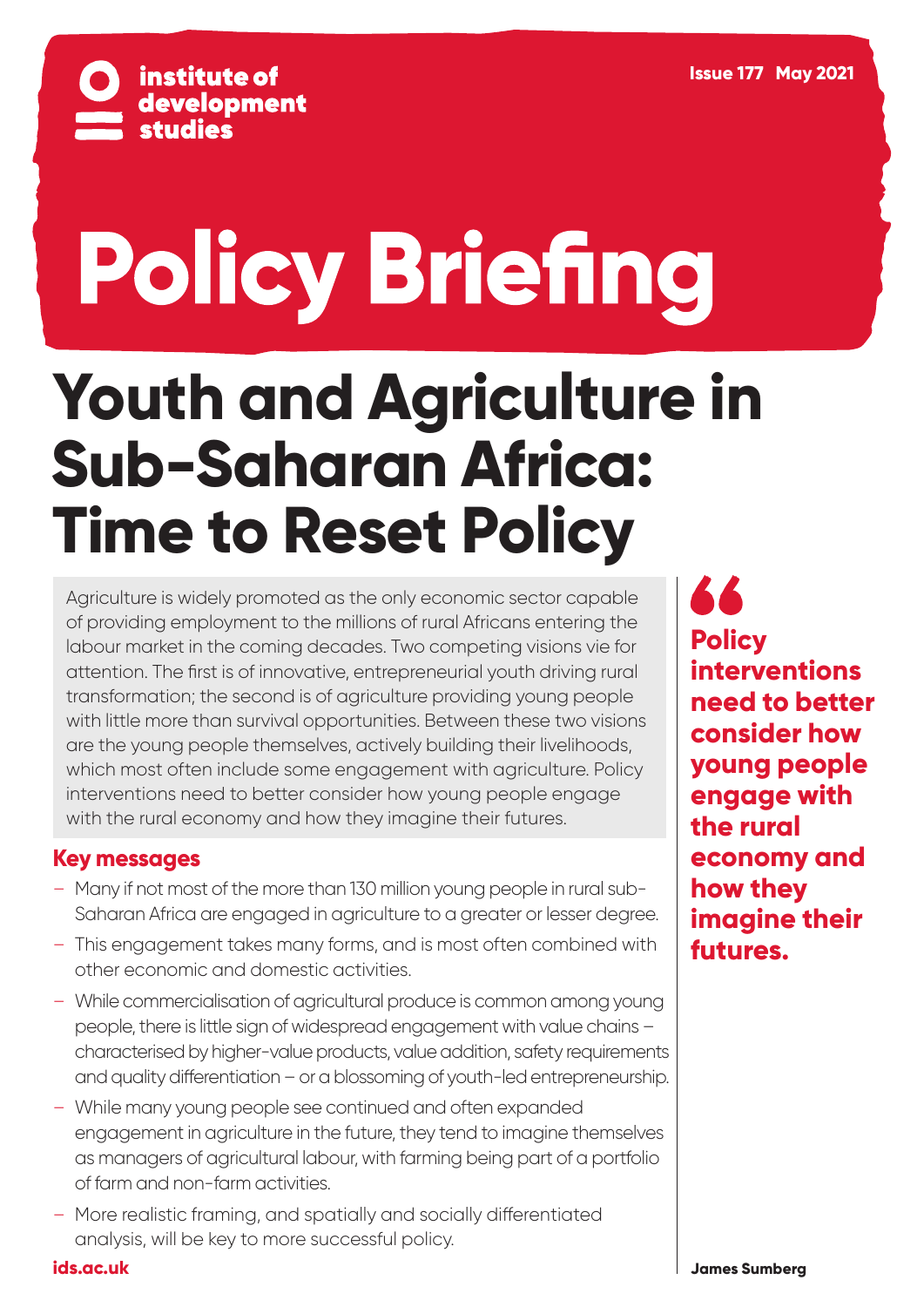#### **A vision of youth-led agricultural transformation**

Sustainable Development Goal 8 represents a commitment to promote 'full and productive employment and decent work for all'. In sub-Saharan Africa, progress towards this goal means addressing the sub-continent's 'missing jobs crisis'. It is widely assumed in policy circles that, for the foreseeable future in rural areas, where the majority of young people live, only the agriculture sector will be able to provide job opportunities for the projected 20 million new labour market entrants per year.

Policy and intervention strategies addressing youth and agriculture in sub-Saharan Africa are channelled by a number of powerful and persistent narratives that are used to justify and promote particular policy approaches. These narratives include:

- Africa's 'youth bulge' is unprecedented, but if harnessed could deliver an important demographic dividend;
- Young people do not want to farm and are leaving rural areas *en masse*;
- Rural areas are brimming with opportunity that young people just do not see;
- Young people want to farm but cannot access land;
- Young people hold the key to rural transformation; and
- Young people are stuck in 'waithood', unable to attain the social markers of adulthood.

Combining key elements of some of these narratives, one particularly important vision informing youth-targeted rural policy is of innovative and entrepreneurial youth driving forward the linked processes of agricultural and rural transformation. In this vision, young people bring their energy and innovativeness to bear on the opportunities afforded by growing markets, integration of digital technology into agriculture, new crop technology and mechanisation, to engage with more demanding agricultural value chains. In mastering innovative production and processing activities, and linking with

value chains characterised by higher-value products, value addition, safety requirements and quality differentiation, young people will lead the way to 'farming as a business'.

But how far along is this process of youth-led transformation? And how does this vision align with the rural livelihoods that the current generation of young people are in the process of building and the futures they imagine for themselves?

Between 2017 and 2020, a consortium led by the Institute of Development Studies (IDS), with funding from the International Fund for Agricultural Development (IFAD), undertook research on young people's engagement with the rural economy in sub-Saharan Africa. The research included analysis of nationally representative household surveys from Burkina Faso, Ethiopia, Niger, Nigeria, Tanzania, Uganda and Zambia. In addition, qualitative fieldwork was conducted in Côte d'Ivoire, Ethiopia, Nigeria and Uganda. Across a total of 16 sites, the qualitative work included 64 group discussions, 416 individual interviews with young people (aged 15–33) and 92 interviews with adults.

#### **Realities of how young people are building livelihoods**

Broadly, the story of contemporary rural youth in sub-Saharan Africa that emerges from the research is one of building livelihoods under severe and persistent constraints. The deeply gendered rural opportunity landscapes they encounter offer few prospects of remunerative, secure or decent work, to say nothing of salaried employment. But through their own hard work and with the support of their families and social networks, they set about building their livelihoods. In some cases they are able to accumulate assets, in contexts where infrastructure is often poor and services lacking, and gendered social norms and strong social hierarchies restrict room for manoeuvre, particularly for women.

Young people's livelihoods reflect shifting patterns of engagement with the rural economy, combining unpaid caring and domestic work with farming, non-farm wage employment and/or non-farm

#### **[ids.ac.uk](https://www.ids.ac.uk/)**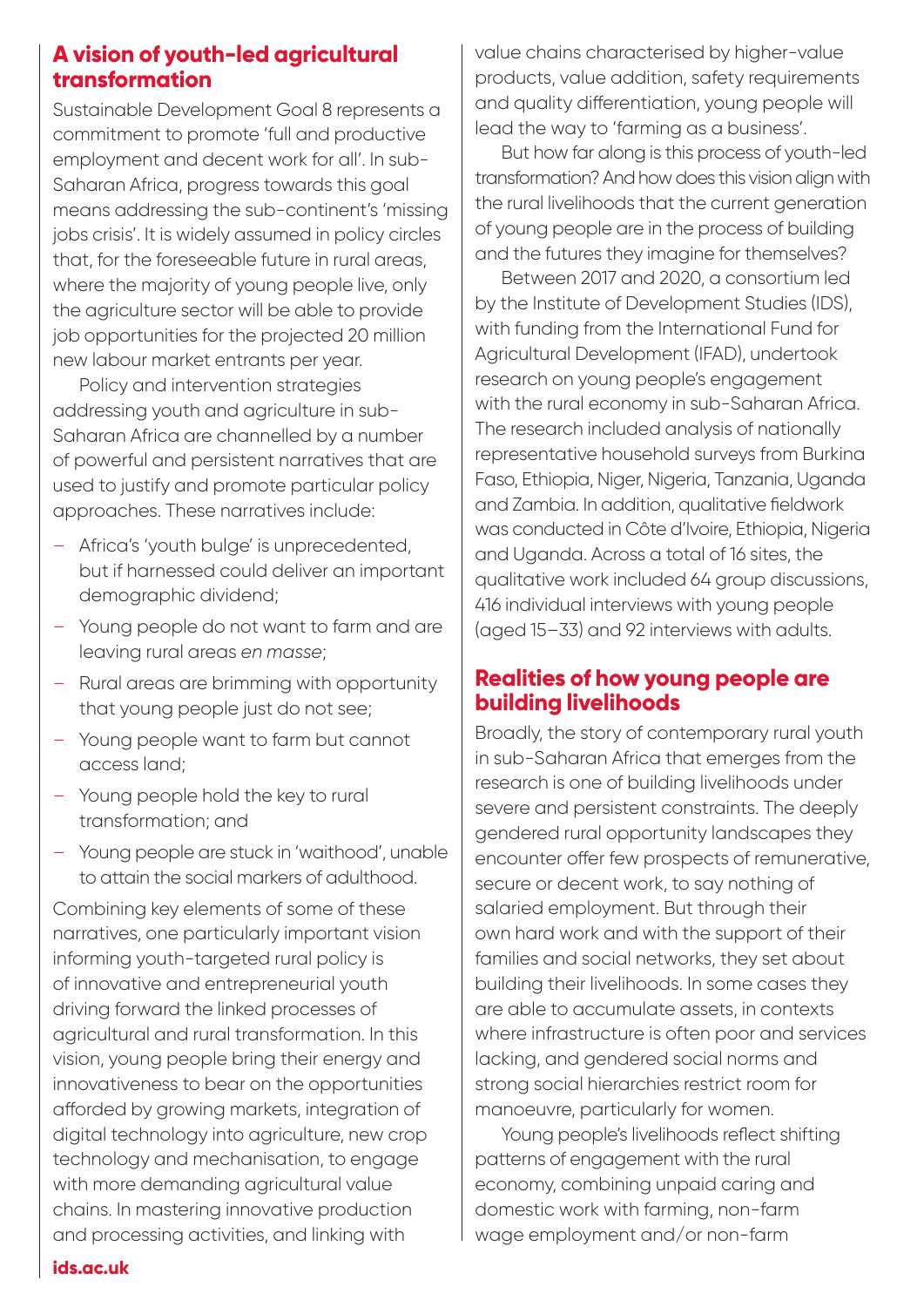self-employment. The informal and seasonal nature of much of this economic activity gives rise to endemic precarity, where work is characterised by risk, limited financial reward, instability and lack of protection. Of course, livelihood building extends well beyond the labour market, with young people navigating the challenges of securing accommodation and land, furthering their own education, caring for parents and siblings, and negotiating relationships, marriage, children and citizenship, as they strive towards adulthood.

#### **Many young people farm to a lesser or greater degree**

Agreeing with other recent analyses, our results suggest that with some variation across sites and contexts, the majority of economically active young people in rural areas engage in some kind of agriculture. The evidence clearly does not support the idea that rural young people have turned their backs on agriculture *en masse*.

But neither does the research support the idea of a youth-led agricultural transformation. First, few young people are engaged only in farming: the majority of those who farm are also involved in some other form of self-employment or wage labour. Thus, while there is widespread involvement in farming, in most sites it may be quite wrong to conceive of or label these young people simply as 'farmers' (or even 'primarily farmers'). While some young people profess a deep attachment to farming, for many others it is the obvious – and perhaps only – 'choice' that allows them to guarantee food security, earn an income and forge a potential path to adulthood.

Second, in most cases young people's engagement with the rural economy does not align at all well with the image of young, highly entrepreneurial, innovative, business- and value chain-oriented 'agri-preneurs'. A key distinction here is between commercialisation on the one hand, and engagement in value chains on the other: the latter includes the former, but agricultural commercialisation, in which many young people are involved, does not necessarily mean engagement in value chains.

### 66 **Go back to rural development basics, which are prerequisites for transformation and will benefit people of all ages.**

Indeed, much of the farming that young people undertake – on their own or on family plots – is for both their own consumption and sale. Even where there are higher levels of commercialisation (e.g. where commercial vegetable production is prevalent), there is little direct mention of engagement with value chains, agribusiness firms or certification bodies. This, combined with the fact that farming is one of several economic activities, is likely to have important implications for if and how young people seek out and/or invest in new agricultural technology.

Third, while there is little evidence that rural young people are turning their backs on agriculture, few imagine a future spent 'digging'. Rather, the futures they imagine for themselves usually involve expanding their current activities and/or diversifying into others, and often include larger-scale, more modern agriculture. In many of these imagined futures, young people are farming and running their businesses primarily as managers of hired labour. Significantly, many also imagine restarting or furthering their education to boost their chances of securing professional wage employment and/or improving agricultural productivity.

Mobility and migration also figure in many imagined futures: in some contexts, the focus is on nearby rural towns, with the idea of maintaining a firm base in the rural economy. In others, it is imagined as the more classic flight to larger urban centres. Some imagine prosperous futures, where they run – sometimes several – successful businesses and/or farms. They see themselves engaging in whitecollar professional work and accumulating considerable material wealth and social status. But it remains to be seen whether they can transform these imagined futures into reality.

#### **[ids.ac.uk](https://www.ids.ac.uk/)**